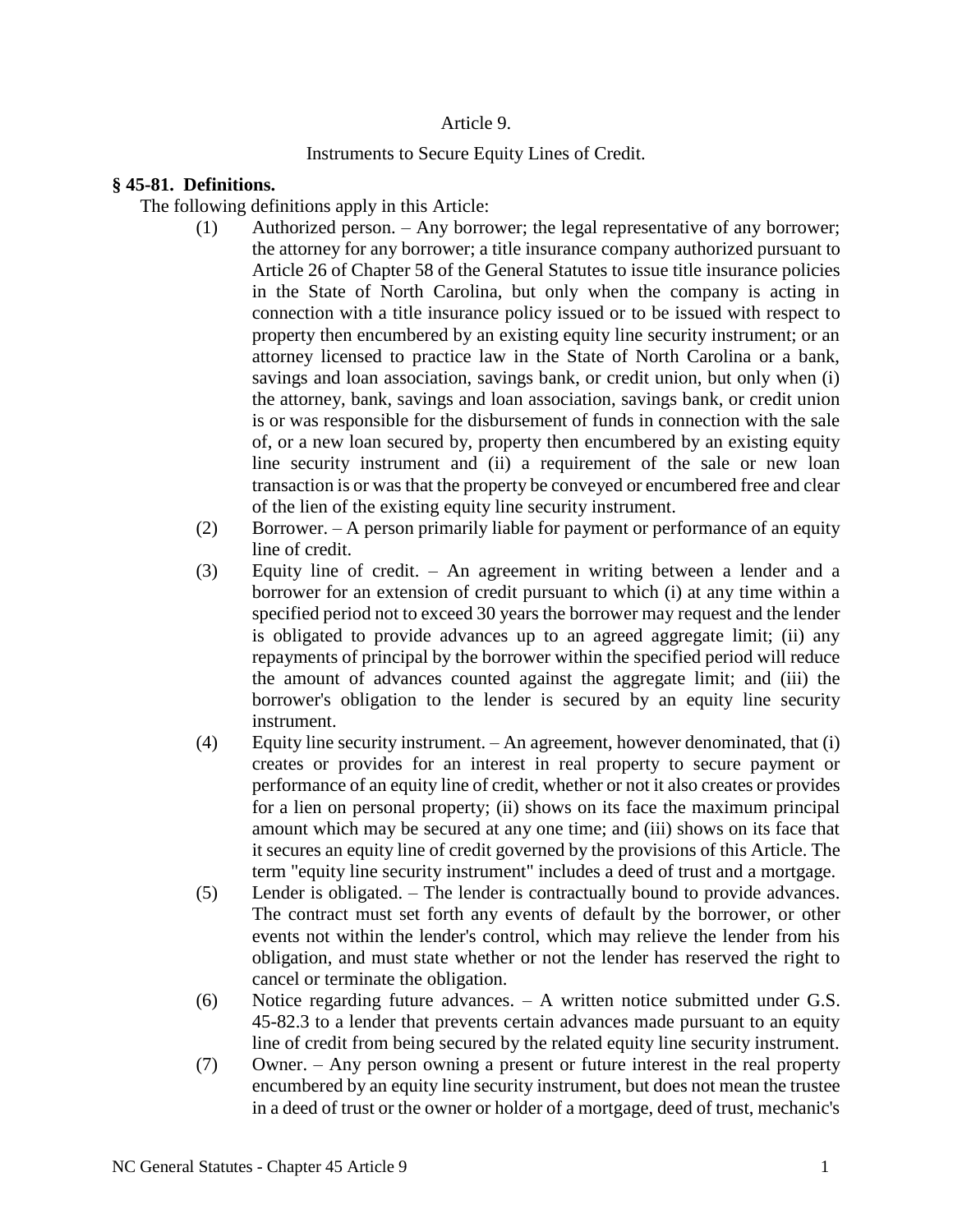or materialman's lien, judgment lien, or any other lien on, or security interest in, the real property.

- (8) Person. An individual, corporation, business trust, estate, trust, partnership, limited liability company, association, joint venture, public corporation, government, or governmental subdivision, agency, or instrumentality, or any other legal or commercial entity.
- (9) Qualified lien holder. A person who has a mortgage or deed of trust on property already encumbered by an existing equity line security instrument, where that person's mortgage or deed of trust was recorded after the existing equity line security instrument and it appears from warranties or otherwise that the person's mortgage or deed of trust was not intended to be subordinate to the existing equity line security instrument. The term does not include a trustee under a deed of trust.
- (10) Request to terminate an equity line of credit; and termination request.  $A$ written request submitted under G.S. 45-82.2 to a lender to terminate an equity line of credit. Each of the following shall be deemed a termination request: (i) a notification given pursuant to G.S. 45-36.9(a) requesting the lender to terminate the equity line of credit, (ii) a notification given pursuant to G.S. 45-36.9(a) containing a statement sufficient to terminate the effectiveness of the provision for future advances in the equity line security instrument, and (iii) a written request made by or on behalf of a borrower to a lender pursuant to G.S. 45-37 to satisfy a related equity line security instrument as a matter of public record. (1985, c. 207, s. 2; 1995, c. 237, s. 1; 2011-312, s. 20.)

#### **§ 45-82. Priority of equity line security instrument.**

An equity line security instrument shall, from the time and date of its registration, have the same priority to the extent of all advances secured by it as if the advances had been made at the time of the registration of the equity line security instrument, notwithstanding the fact that from time to time during the term of the equity line of credit no balance is outstanding. Interest that accrues on the equity line of credit and all payments made, sums advanced, and expenses incurred by the lender (i) for insurance, taxes, and assessments, (ii) to protect the lender's interest under the equity line security instrument, or (iii) to preserve and protect the value or condition of the property encumbered by the equity line security instrument shall be secured by the equity line security instrument and shall have the same priority as if they had been accrued, paid, advanced, and incurred at the time the equity line security instrument was registered. The accrued interest, payments, advances, and expenses shall not be considered in computing the principal amount that is secured by the equity line security instrument at any one time. (1985, c. 207, s. 2; 2011-312, s. 21.)

#### **§ 45-82.1. Extension of period for advances.**

(a) The period for advances agreed to pursuant to G.S. 45-81(3) may be extended by written agreement of the lender and borrower executed and registered prior to expiration or termination of the equity line of credit or the borrower's obligation to repay any outstanding indebtedness. Any extended period shall not exceed 30 years from the end of the preceding period for advances.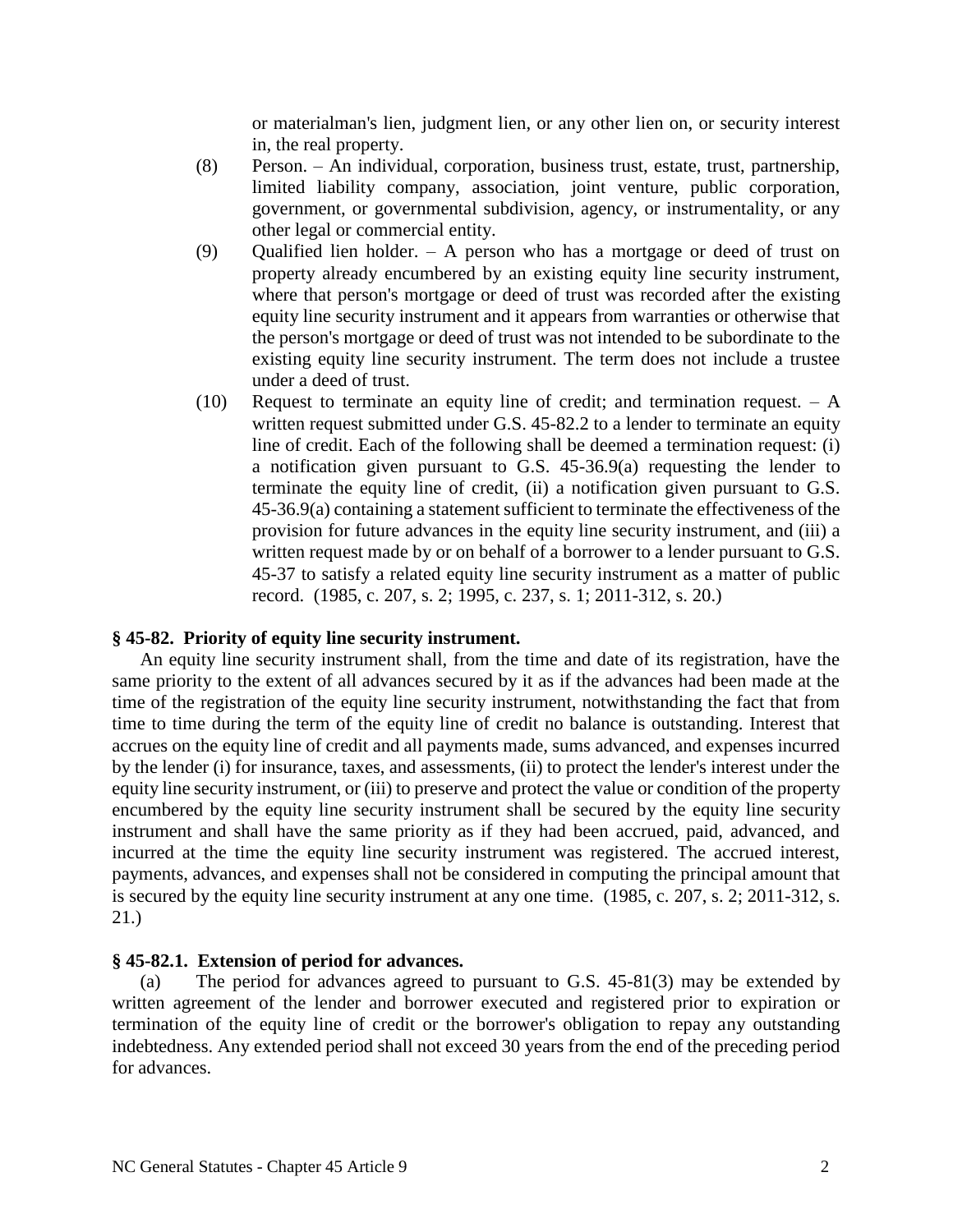(b) If a lender and borrower extend the period for advances by registering a certificate as described in subsection (c) of this section, advances that are made after the period for advances provided in the original recorded equity line security instrument or any previously recorded extension shall have priority from a date not later than the date of registration of the certificate described in subsection (c) of this section.

(c) The priority provided in subsection (b) of this section shall be accorded only if the lender, the borrower, and, if different than the borrower, the then owners of the real property encumbered by the equity line security instrument execute a certificate evidencing the extension and register the certificate in the office of the register of deeds where the equity line security instrument is registered. The failure of any owner to execute the certificate shall affect only that owner's interest in the property, and executions by other owners shall have full effect to the extent of their interests in the property.

(d) No particular phrasing is required for a certificate of extension under this section. The following form, when properly completed, is sufficient to satisfy the requirements of subsection (c) of this section:

> "Certificate of Extension of Period for Advances Under Equity Line of Credit (G.S. 45-82.1)

\_\_\_\_\_\_\_\_\_\_\_\_\_\_\_\_ is now the lender and secured creditor in the security instrument identified as

follows:

Type of Security Instrument: (identify type of security instrument, such as deed of trust or mortgage)

Original Grantor(s): (identify original grantor(s), trustor(s), or mortgagor(s))

Original Secured Party(ies): (identify the original beneficiary(ies), mortgagee(s), or secured party(ies) in the security instrument)

Recording Data: The security instrument is recorded in Book \_\_\_\_\_\_\_ at Page \_\_\_\_\_\_\_\_ or as document number \_\_\_\_\_\_\_\_\_\_\_\_\_\_\_ in the office of the Register of Deeds for \_\_\_\_\_\_\_\_\_\_\_\_\_\_ County, North Carolina.

The borrower(s) is/are the following:

The current owner(s) of the property described in the security instrument is/are: \_\_\_\_\_\_\_\_\_\_\_\_\_\_\_\_\_\_\_.

The parties have agreed to extend to \_\_\_\_\_\_\_\_\_\_\_\_\_\_\_\_\_\_\_\_\_(insert date) the period within which the borrower may request advances as set forth in G.S. 45-82.1. Date: \_\_\_\_\_\_\_\_\_\_\_\_\_\_\_\_\_\_\_\_\_\_\_\_\_ \_\_\_\_\_\_\_\_\_\_\_\_\_\_\_\_\_\_\_\_\_\_\_\_\_\_\_\_\_\_\_\_\_\_\_

Signature of secured creditor

 $\overline{\phantom{a}}$  , and the contract of the contract of the contract of the contract of the contract of the contract of the contract of the contract of the contract of the contract of the contract of the contract of the contrac Signature of borrower(s) Signature of property owner(s) (if different)

[Acknowledgment before officer authorized to take acknowledgments]". (1995, c. 237, s. 2; 2011-312, s. 22.)

## **§ 45-82.2. Request to terminate an equity line of credit.**

(a) Upon receipt of a request from an authorized person to terminate an equity line of credit, the lender shall (i) terminate the borrower's right to obtain advances under the borrower's equity line of credit; (ii) apply all sums subsequently paid by or on behalf of the borrower in connection with the equity line of credit to the satisfaction of the equity line of credit and other sums secured by the related equity line security instrument; and (iii) when the balance of all outstanding sums secured by the related equity line security instrument becomes zero, satisfy the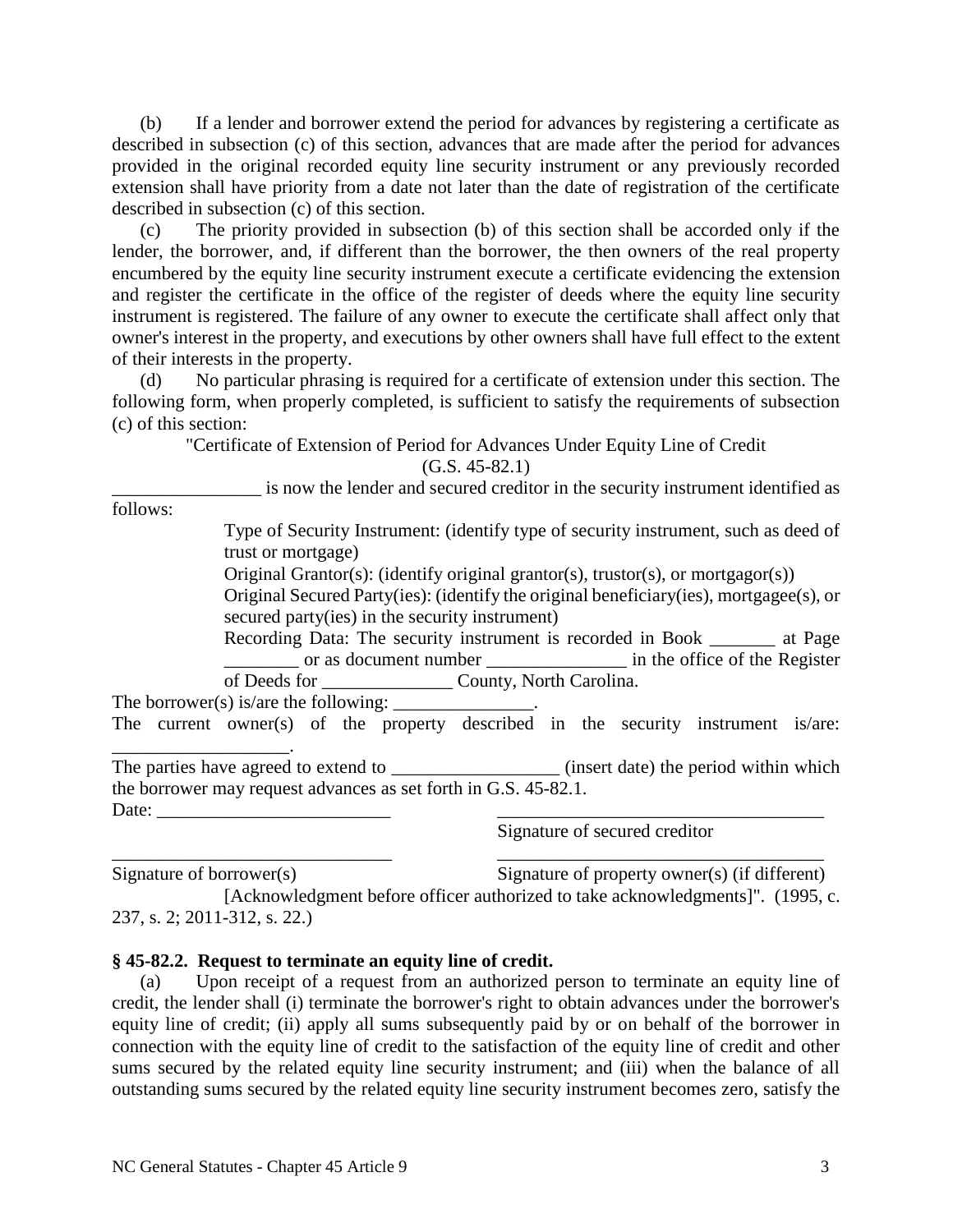related equity line security instrument as a matter of public record pursuant to G.S. 45-37. A request to terminate an equity line of credit shall be conclusively deemed to have been submitted by or on behalf of a borrower if it is submitted by an authorized person.

No particular phrasing is required for a request to terminate an equity line of credit. The following form, when properly completed, is sufficient to serve as a request to terminate an equity line of credit:

# "REQUEST TO TERMINATE AN EQUITY LINE OF CREDIT (G.S. 45-82.2)

To: (name of lender)

This is a request to terminate an equity line of credit submitted pursuant to G.S. 45-82.2. For purposes of this request:

- 1. The borrower(s) is/are: (identify one or more of the borrowers)
- 2. The account number of the equity line of credit is: (specify the account number of the equity line of credit, if known by the person submitting the request)
- 3. The street address of the property is: (provide the street address of the property encumbered by the security instrument identified in 4.)
- 4. The equity line of credit is secured by the security instrument identified as follows:

Type of Security Instrument: (identify type of security instrument, such as deed of trust or mortgage)

Original Grantor(s): (identify original grantor(s), trustor(s), or mortgagor(s))

Original Secured Party(ies): (identify the original beneficiary(ies), mortgagee(s), or secured party(ies) in the security instrument)

Recording Data: The security instrument is recorded in Book at Page \_\_\_\_\_\_\_\_ or as document number \_\_\_\_\_\_\_\_\_\_\_\_ in the office of the Register of Deeds for \_\_\_\_\_\_\_\_\_ County, North Carolina.

I request and direct that you (i) terminate the borrower's right to obtain advances under the borrower's equity line of credit; (ii) apply all sums subsequently paid by or on behalf of the borrower in connection with the equity line of credit to the satisfaction of the equity line of credit and other sums secured by the related security instrument; and (iii) when the balance of all outstanding sums secured by the related security instrument becomes zero, satisfy the security instrument identified above as a matter of public record pursuant to G.S. 45-37. I certify that I am:

- [ ] The borrower (or one of the borrowers, if there is more than one).
- [ ] The legal representative of a borrower.
- [ ] The attorney for a borrower.
- [ ] A title insurance company that satisfies the requirements of G.S. 45-81(1).
- [ ] An attorney licensed to practice law in the State of North Carolina that satisfies the requirements of G.S. 45-81(1).
- [ ] A bank, savings and loan association, savings bank, or credit union that satisfies the requirements of G.S. 45-81(1).

Date:

Signature of person submitting the request"

(c) If the person who gives a lender a request to terminate an equity line of credit is a title insurance company described in G.S. 45-81(1), that person shall give a copy of the request to the borrower accompanied by a notice that provides substantially as follows: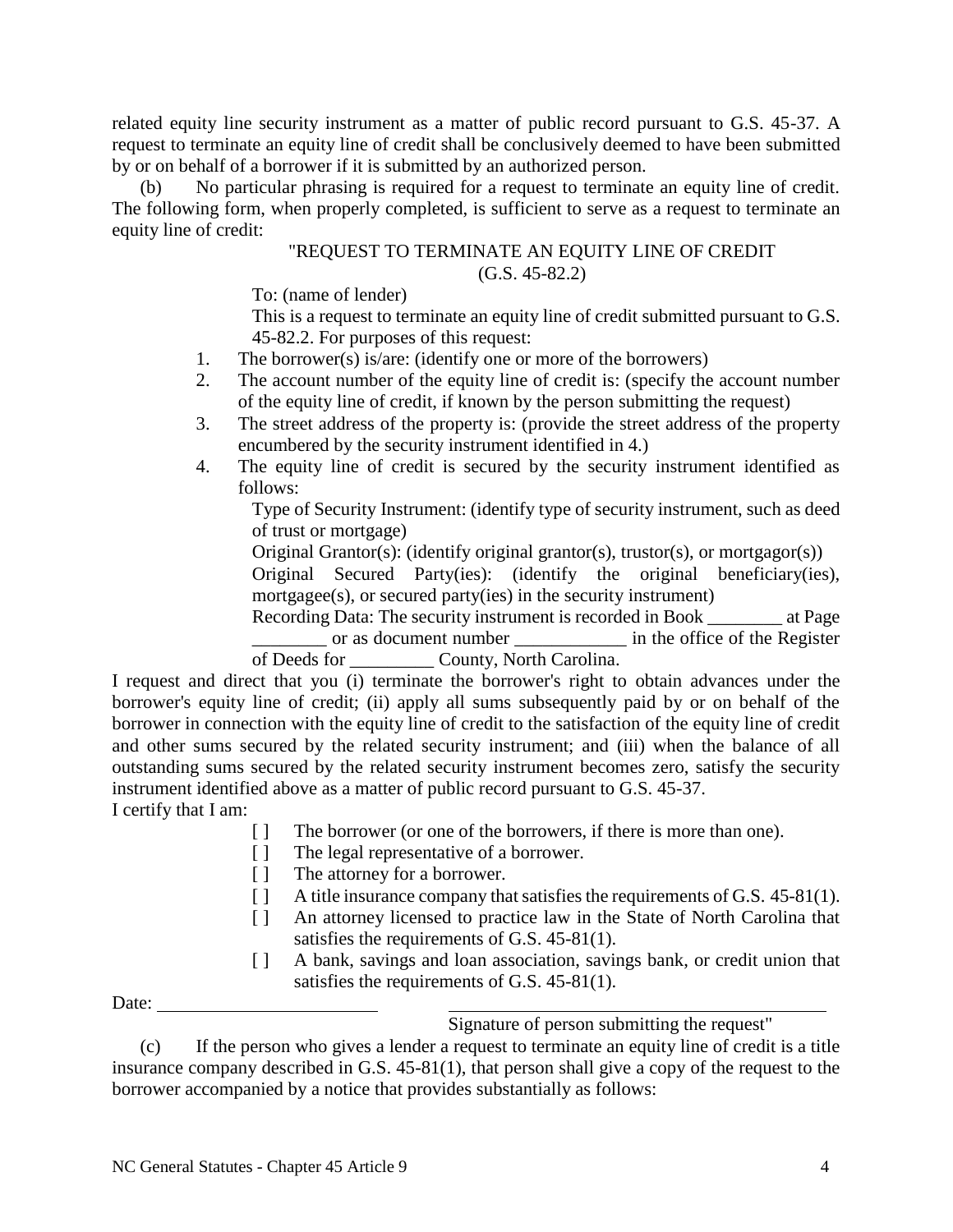### "NOTICE TO BORROWER

You have an equity line of credit with (name of lender) secured by a mortgage or deed of trust on real property located at (address of property).

We are a title insurance company that has issued or has agreed to issue a title insurance policy on that property. As permitted by North Carolina law, we are sending the (enclosed/attached/following/foregoing) request to your lender asking that your equity line of credit be terminated. Our reason for making this request is:

(specify reason it is appropriate for the title insurance company to request the termination of the borrower's equity line of credit)

When your lender receives our request, your lender will terminate and close your equity line of credit, and you will no longer be able to obtain credit advances. However, termination of your equity line of credit will not release you from liability for the account. All sums your lender subsequently receives in connection with your equity line of credit (including any sums we may send to your lender) will be applied by your lender to the satisfaction of your account. When the balance of your account becomes zero, your lender will be required to cancel the mortgage or deed of trust as a matter of public record.

If you have questions about this notice or our action, please contact (name of contact person or department) by calling us at (phone number) or writing to us at (mailing address).

(Name of title insurance company)"

(d) If the person who gives a lender a request to terminate an equity line of credit is an attorney, bank, savings and loan association, savings bank, or credit union described in G.S. 45-81(1), that person shall give a copy of the request to the borrower accompanied by a notice that provides substantially as follows:

#### "NOTICE TO BORROWER

You have an equity line of credit with (name of lender) secured by a mortgage or deed of trust on real property located at (address of property).

We were responsible for disbursing funds in connection with the sale of the property or a new loan secured by the property. A requirement of the sale or new loan transaction was that the property be conveyed or encumbered free and clear of the existing mortgage or deed of trust that secures your equity line of credit.

As permitted by North Carolina law, we are sending the (enclosed/attached/following/foregoing) request to your lender asking that your equity line of credit be terminated. Our reason for making this request is to ensure that the mortgage or deed of trust on the property will be cancelled once your equity line of credit is paid in full.

When your lender receives our request, your lender will terminate and close your equity line of credit, and you will no longer be able to obtain credit advances. However, termination of your equity line of credit will not release you from liability for the account. All sums your lender subsequently receives in connection with your equity line of credit (including any sums we send to your lender in connection with the closing of the sale of the property or the new loan) will be applied by your lender to the satisfaction of your account. When the balance of your account becomes zero, your lender will be required to cancel the mortgage or deed of trust as a matter of public record.

If you have questions about this notice or our action, please contact (name of contact person or department) by calling us at (phone number) or writing to us at (mailing address).

(Name of attorney, bank, savings and loan association, savings bank, or credit union)" (2011-312, s. 23.)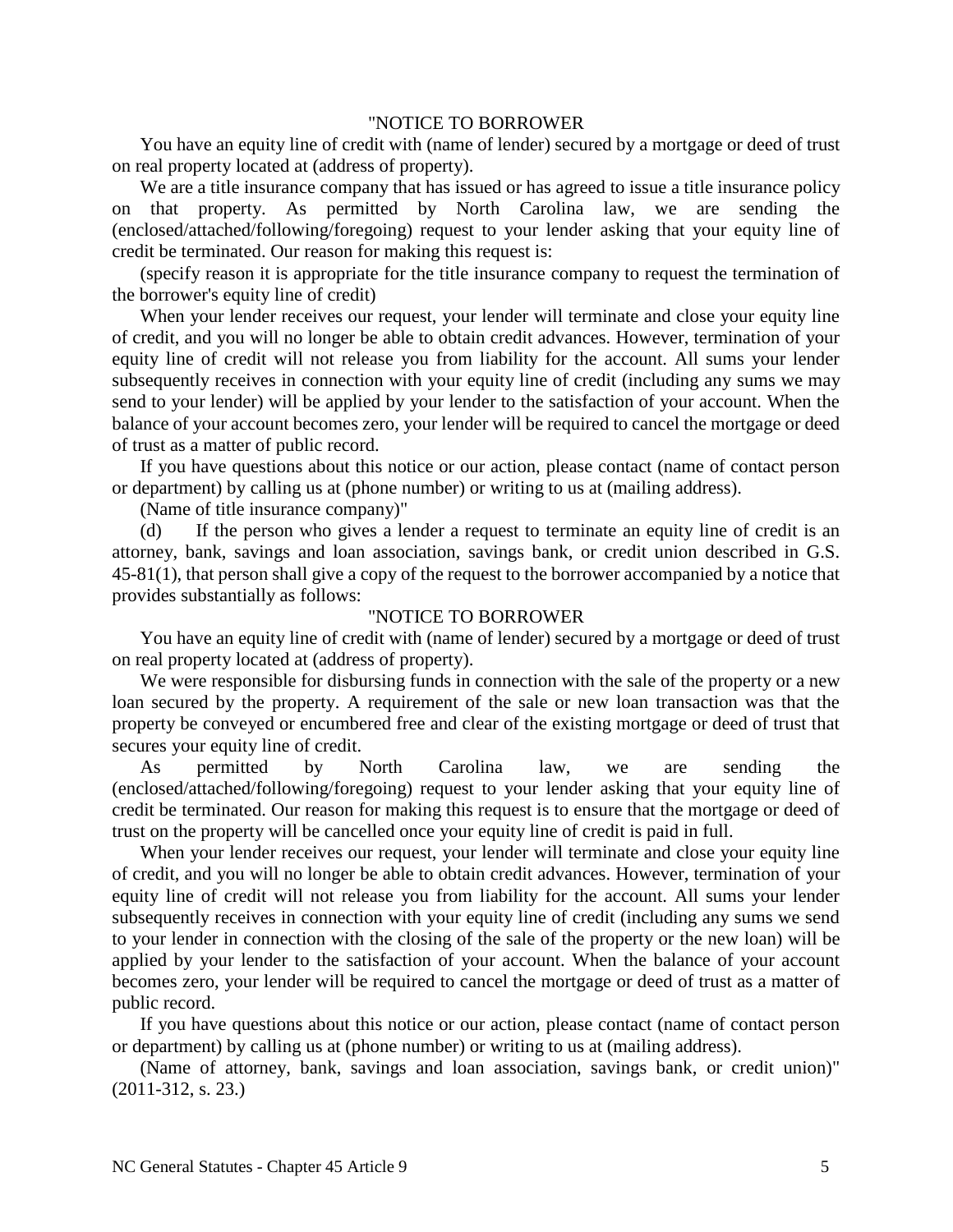# **§ 45-82.3. Notice regarding future advances.**

(a) A notice regarding future advances may be submitted to a lender by an authorized person, an owner of the property, or a qualified lien holder.

(b) Except as provided in subsection (c) of this section, an advance made by a lender to a borrower pursuant to an equity line of credit will not be secured by the related equity line security instrument if the advance occurs after the lender receives and has had not less than one complete business day to act on a notice regarding future advances.

(c) Notwithstanding a lender's receipt of a notice regarding future advances, the following shall be secured by the equity line security instrument and shall have the same priority as if they had been owing, accrued, paid, advanced, or incurred at the time the equity line security instrument was registered:

- (1) Sums owing to the lender under the equity line of credit at the time the lender receives the notice regarding future advances (including accrued interest), all interest that thereafter accrues on the equity line of credit, and all payments made, sums advanced, and expenses incurred by the lender before or after the lender receives the notice regarding future advances (i) for insurance, taxes, and assessments, (ii) to protect the lender's interest under the equity line security instrument, or (iii) to preserve and protect the value or condition of the real property encumbered by the equity line security instrument.
- (2) Any advance made by the lender to a borrower pursuant to an equity line of credit that occurs within one complete business day after the lender receives the notice regarding future advances.
- (3) Any advance made by the lender to a borrower pursuant to an equity line of credit that occurs more than one complete business day after the lender receives the notice regarding future advances, but only if the advance was initiated or approved before the lender received the notice regarding future advances.

(d) Receipt by a lender of a notice regarding future advances shall be conclusively deemed to be an action by the borrower adversely affecting the lender's security for the equity line of credit. Upon receipt of a notice regarding future advances, the lender may terminate the borrower's right and ability to obtain additional advances under the equity line of credit.

(e) No particular phrasing is required for a notice regarding future advances. The following form, when properly completed, is sufficient to serve as a notice regarding future advances:

## "NOTICE REGARDING FUTURE ADVANCES

(G.S. 45-82.3)

To: (name of lender)

This is a notice regarding future advances submitted pursuant to G.S. 45-82.3. For purposes of this notice:

- 1. The borrower(s) is/are: (identify borrower(s))
- 2. The account number of the equity line of credit is: (specify the account number of the equity line of credit, if known by the person submitting the notice)
- 3. The street address of the property is: (provide the street address of the property encumbered by the security instrument identified in 4.)
- 4. The equity line of credit is secured by the security instrument identified as follows: Type of Security Instrument: (identify type of security instrument, such as deed of trust or mortgage)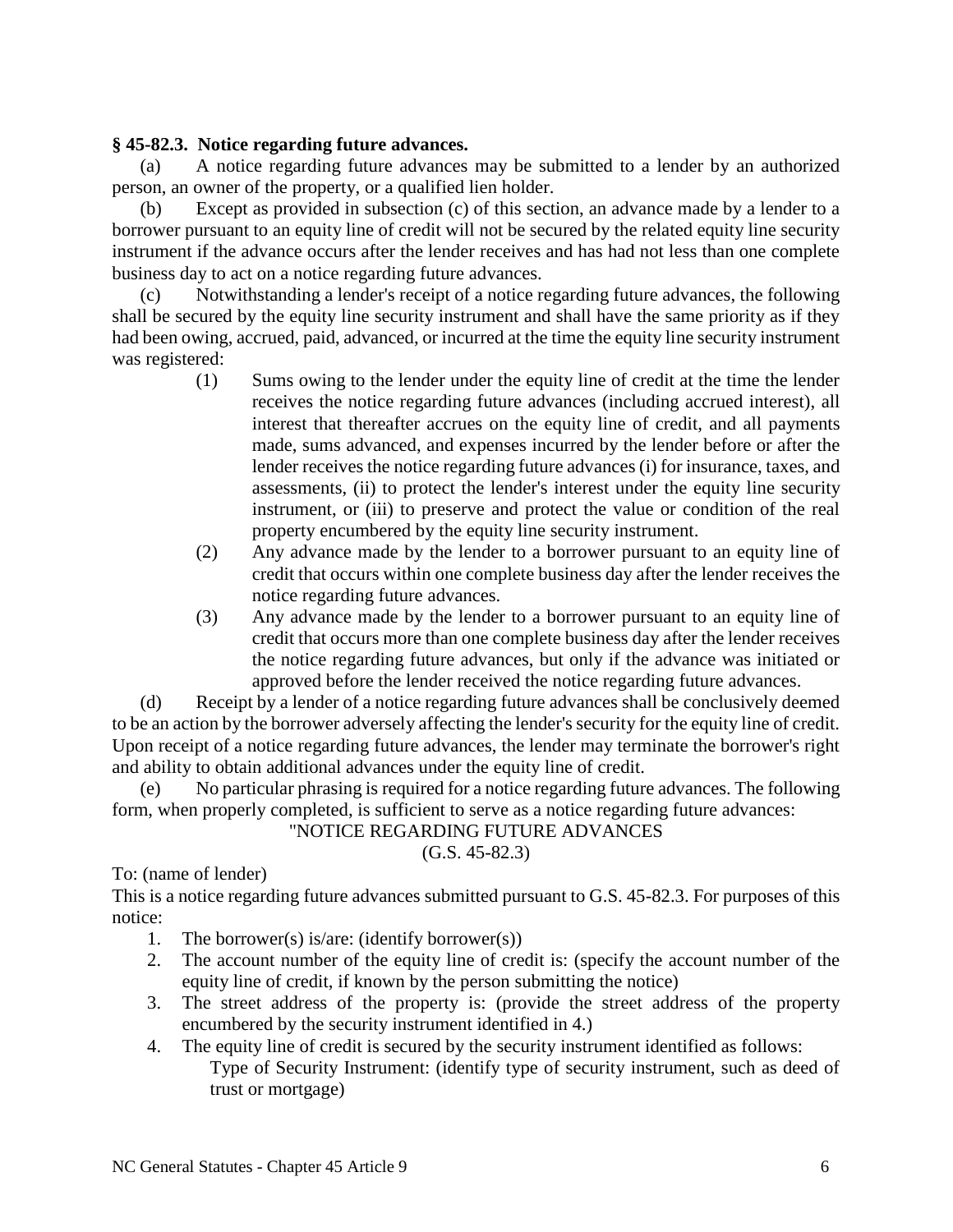Original Grantor(s): (identify original grantor(s), trustor(s), or mortgagor(s)) Original Secured Party(ies): (identify the original beneficiary(ies), mortgagee(s), or

secured party(ies) in the security instrument)

Recording Data: The security instrument is recorded in Book \_\_\_\_ at Page \_\_\_\_ or as document number \_\_\_\_\_\_\_\_\_ in the office of the Register of Deeds for \_\_\_\_\_\_\_\_ County, North Carolina.

Except as provided in G.S. 45-82.3(c), subsequent advances made by you under the equity line of credit will not be secured by the security instrument identified above.

I certify that I am:

- [ ] The borrower (or one of the borrowers, if there is more than one).
- [ ] The legal representative of a borrower.
- [ ] The attorney for a borrower.
- [ ] An owner of the property encumbered by the security instrument identified above.
- [ ] A title insurance company that satisfies the requirements of G.S. 45-81(1).
- [ ] An attorney licensed to practice law in the State of North Carolina that satisfies the requirements of G.S. 45-81(1).
- [ ] A bank, savings and loan association, savings bank, or credit union that satisfies the requirements of G.S. 45-81(1).
- [ ] A qualified lien holder as defined in G.S. 45-81(9).

Date:

Signature of person submitting the request"

(f) If the person who gives a lender a notice regarding future advances is (i) a title insurance company described in G.S. 45-81(1); (ii) an attorney, bank, savings and loan association, savings bank, or credit union described in G.S. 45-81(1), (iii) an owner as defined in G.S. 45-81(7), other than an owner who is also a borrower, or (iv) a qualified lien holder described in G.S. 45-81(9), then that person shall give a copy of the notice regarding future advances to the borrower accompanied by a notice that provides substantially as follows:

## "NOTICE TO BORROWER

You have an equity line of credit with (name of lender) secured by a mortgage or deed of trust on real property located at (address of property).

As permitted by North Carolina law, we are sending the (enclosed/attached/following/foregoing) Notice Regarding Future Advances to your lender. Subject to certain exceptions, the notice prevents any new credit advances you obtain under your equity line of credit from being secured by the mortgage or deed of trust that currently secures its repayment. Our reason for giving your lender the notice is to limit the amount secured by the mortgage or deed of trust that secures your equity line of credit and to prevent that amount from increasing.

When your lender receives our notice, your lender may elect to terminate your right and ability to obtain additional advances under your equity line of credit. However, termination of your right and ability to obtain additional advances will not release you from liability for the account. You should contact your lender to determine whether you will be able to obtain additional credit advances from your lender.

If you have questions about this notice or our action, please contact (name of contact person or department) by calling us at (phone number) or writing to us at (mailing address).